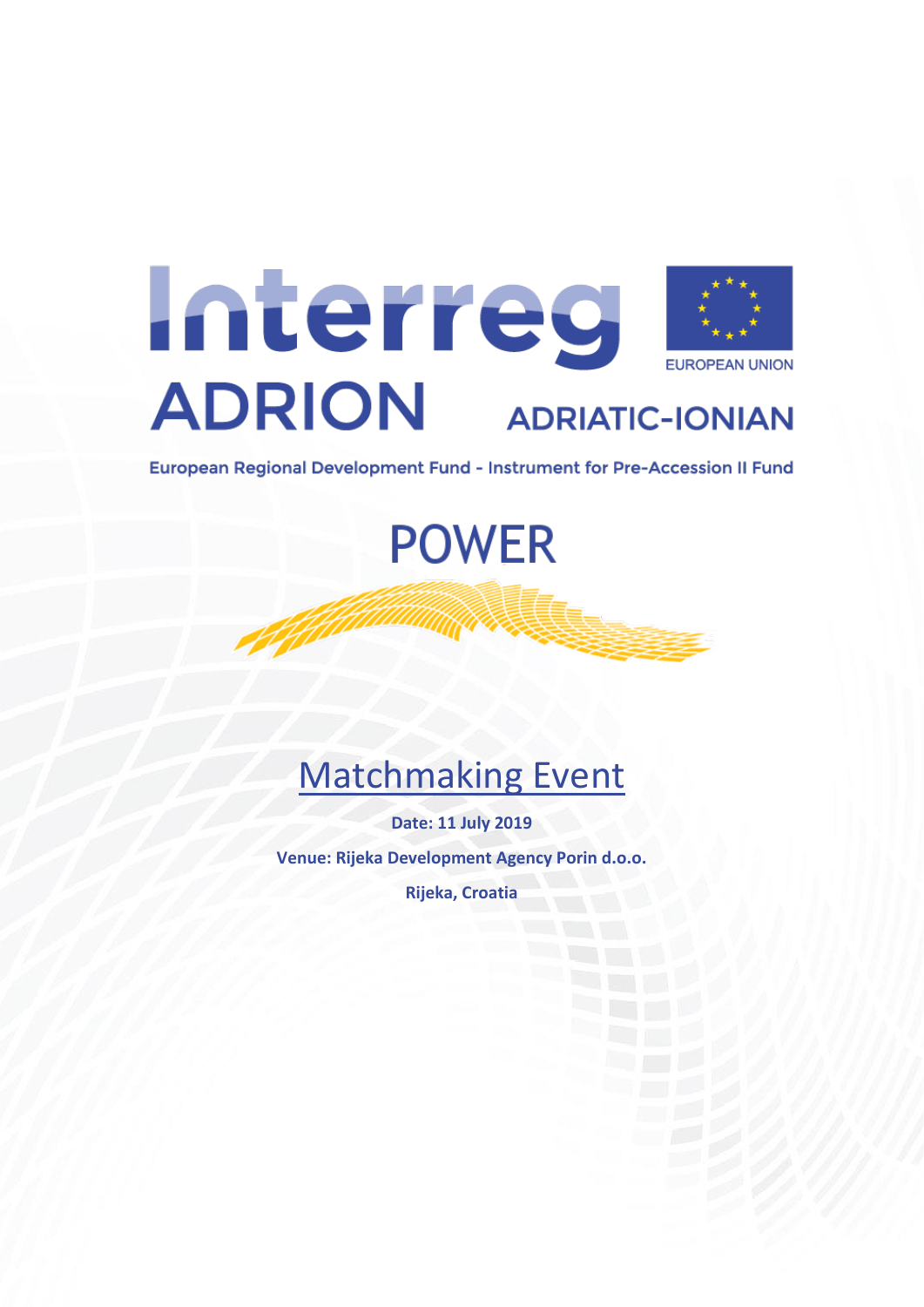

## **Meeting Agenda**

| DAY 1   POWER MATCHMAKING EVENT |                                                                                                                                                          |
|---------------------------------|----------------------------------------------------------------------------------------------------------------------------------------------------------|
| $12:00 - 12:10$                 | <b>PUBLIC EVENT GRAND OPENING</b>                                                                                                                        |
|                                 | Marko Filipović   Deputy Mayor of the City of Rijeka                                                                                                     |
|                                 | Dario Zorić   Director of Rijeka Development Agency Porin                                                                                                |
| $12:10 - 13:00$                 | <b>Demo Days   ROUNDTABLE</b>                                                                                                                            |
|                                 | Current challenges and future development for innovation ecosystem in CEE                                                                                |
|                                 | Keynote speaker: Boguslawa Cimoszko Skowronski   MIT Enterprise Forum CEE<br>Participants:                                                               |
|                                 | • Stevica Kuharski   Fil Rouge Capital                                                                                                                   |
|                                 | • Vedran Blagus   South Central Ventures                                                                                                                 |
|                                 | • Goran Candrlic   GlobalDots, Kisha                                                                                                                     |
|                                 | • Aleksandar Vignjevic   Infobip<br>· Boguslawa Cimoszko Skowronski   MIT Enterprise Forum CEE                                                           |
| $13:00 - 14:00$                 | Demo Days   PITCHING SESSION                                                                                                                             |
|                                 | Introducing six start-ups form the Start-up Incubator Rijeka                                                                                             |
|                                 | • House to go   Designing personalized, mobile, self-supporting homes                                                                                    |
|                                 | • Kapela Distilling Company   Urban Distillery Project for Strong Alcoholic Beverages                                                                    |
|                                 | • ZUS BeeOtics   Development of commercial probiotic for bees<br>• Bokun   A kitchen with a platform for ordering balanced and nutritious valuable meals |
|                                 | • Eppur si muove!   Mobile veterinarian ambulance                                                                                                        |
|                                 | • Jammeet   The platform for connecting musicians and bands                                                                                              |
| $14:00 - 15:00$                 | Light lunch                                                                                                                                              |
| $15:00 - 15:30$                 | Demo Days   AWARD CEREMONY                                                                                                                               |
|                                 | Three financial awards at stake: 100.000 kn   50.000 kn   25.000 kn                                                                                      |
| $15:30 - 15:40$                 | <b>POWER   OPENING SPEECH</b>                                                                                                                            |
|                                 | Francesca Picenni   National Research Council of Italy                                                                                                   |
|                                 | Introducing the PoWER Project and the forthcoming sessions<br>٠                                                                                          |
|                                 | Official opening of the PoWER EXHIBITION                                                                                                                 |
| $15:40 - 16:00$                 | POWER   CALL FOR SOLUTIONS PITCHING SESSION                                                                                                              |
|                                 | Electrification of the Port Area   Teo Zikic   Torp d.o.o. Croatia<br>$\bullet$                                                                          |
|                                 | City Lighthouse: Smart Lightning for Smarter Ports   Edoardo Vigo   Sis. Ter SRL Italy                                                                   |
|                                 | Heat Pump   Giovanni Merlo   Frigotecnica Merlo Italy                                                                                                    |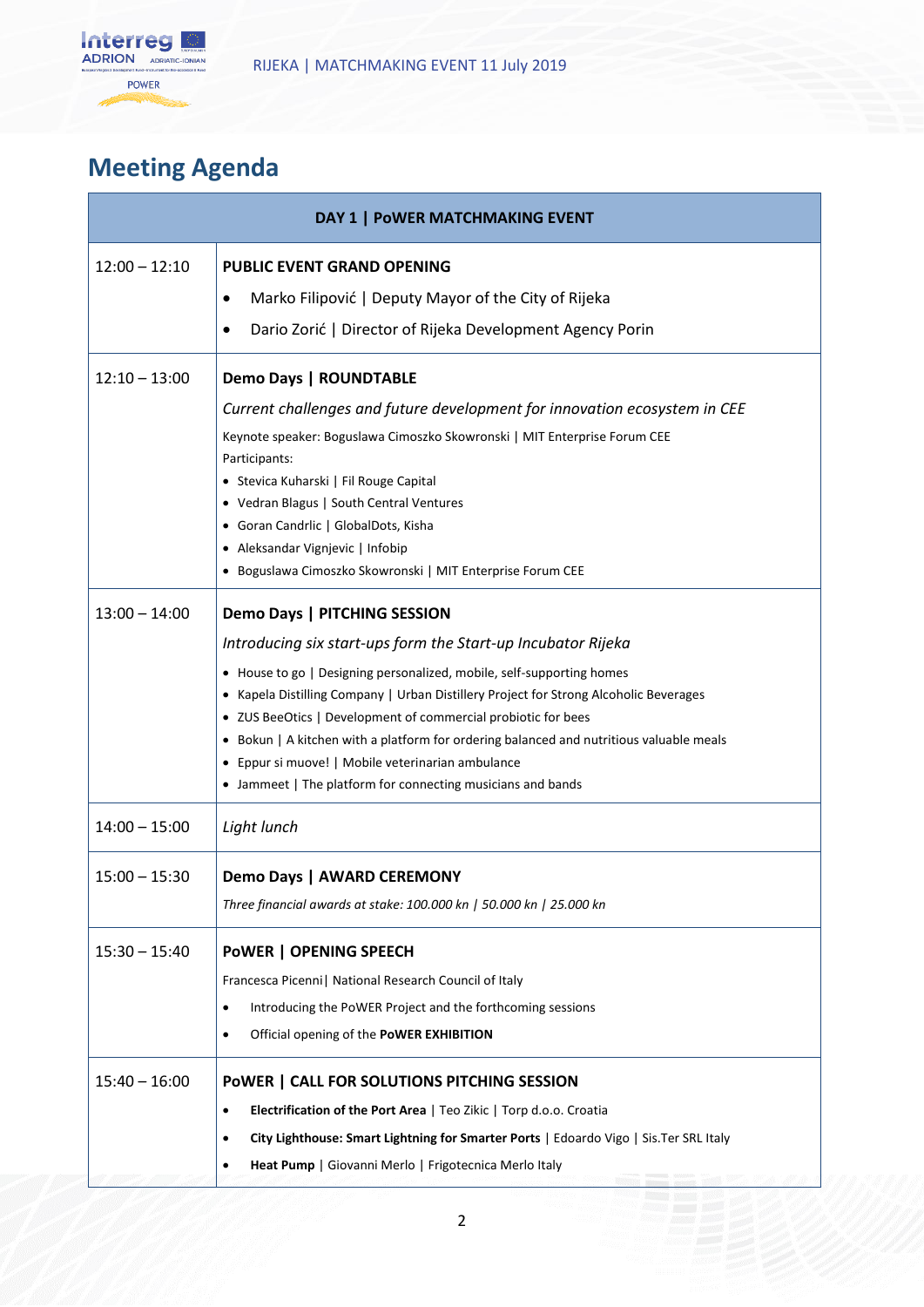

### RIJEKA | MATCHMAKING EVENT 11 July 2019

| Energy Efficient Expert System (EEES) logistic platform   Dejan Mircetic   ION Solutions Sebia |
|------------------------------------------------------------------------------------------------|
|                                                                                                |
|                                                                                                |
|                                                                                                |
|                                                                                                |
|                                                                                                |
|                                                                                                |
|                                                                                                |
|                                                                                                |
|                                                                                                |
|                                                                                                |
|                                                                                                |
|                                                                                                |
| (different working space)                                                                      |
| POWER   MATCHMAKING SESSION                                                                    |
|                                                                                                |
|                                                                                                |
|                                                                                                |
|                                                                                                |
|                                                                                                |
|                                                                                                |
|                                                                                                |
|                                                                                                |
|                                                                                                |
|                                                                                                |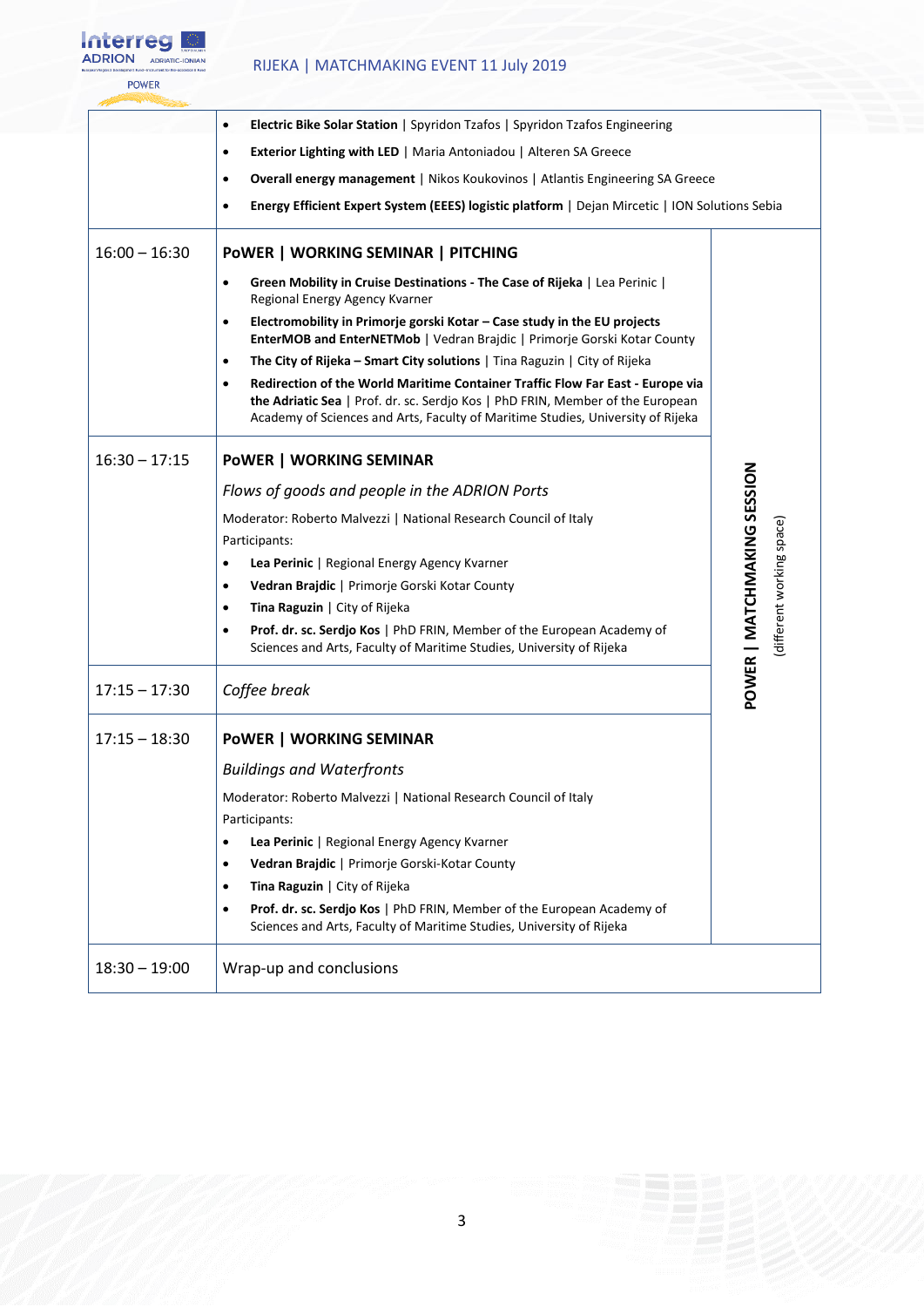

#### **Venue address**

The event will take place at the Rijeka Development Agency Porin Ltd.

## **Address**: Milutina Barača 62 51000 Rijeka Croatia Tel. +385 51 634 331 Email: E: [rraporin@porin.hr](mailto:rraporin@porin.hr) Web-site[: http://www.porin.hr/](http://www.porin.hr/)

#### **ARRIVAL IN RIJEKA**

You can arrive in Rijeka from three main land directions as well as from the sea and from the air. We are well connected with the rest of the world through a number of airline companies. The extraordinary quality of the Croatian motorways will ensure a pleasant trip.

#### **If you are arriving by…**

#### **Plane (nearest airports)**

#### **1. Rijeka Airport**

The Rijeka Airport is located on the island of Krk which is about 30 km away from the city. All the information about the flights can be found on the airport webpage and plane tickets can be purchased online on the web pages of airline companies or in a number of travel agencies.

It can be reached in many ways:

1. **by car**: upon arrival at the island, main state road D102 leads to the state road D103 after 3 km, which leads directly to the airport (On Rijeka airport currently there's total of 14 **rent a car** holders, of which 12 have their office at terminal building)

2. **by bus**: there is organized shuttle service from / to Rijeka.

Charges of these transfer is: Rijeka Airport - Rijeka (and vice versa): 50,00kn (one way) (BUS STATION AT JELAČIĆ TRG 3 (centar of Rijeka))

3. **by taxi**: You can find them in front of the airport. Average price for the taxi from airport to Rijeka is about 255 HRK (35 EUR).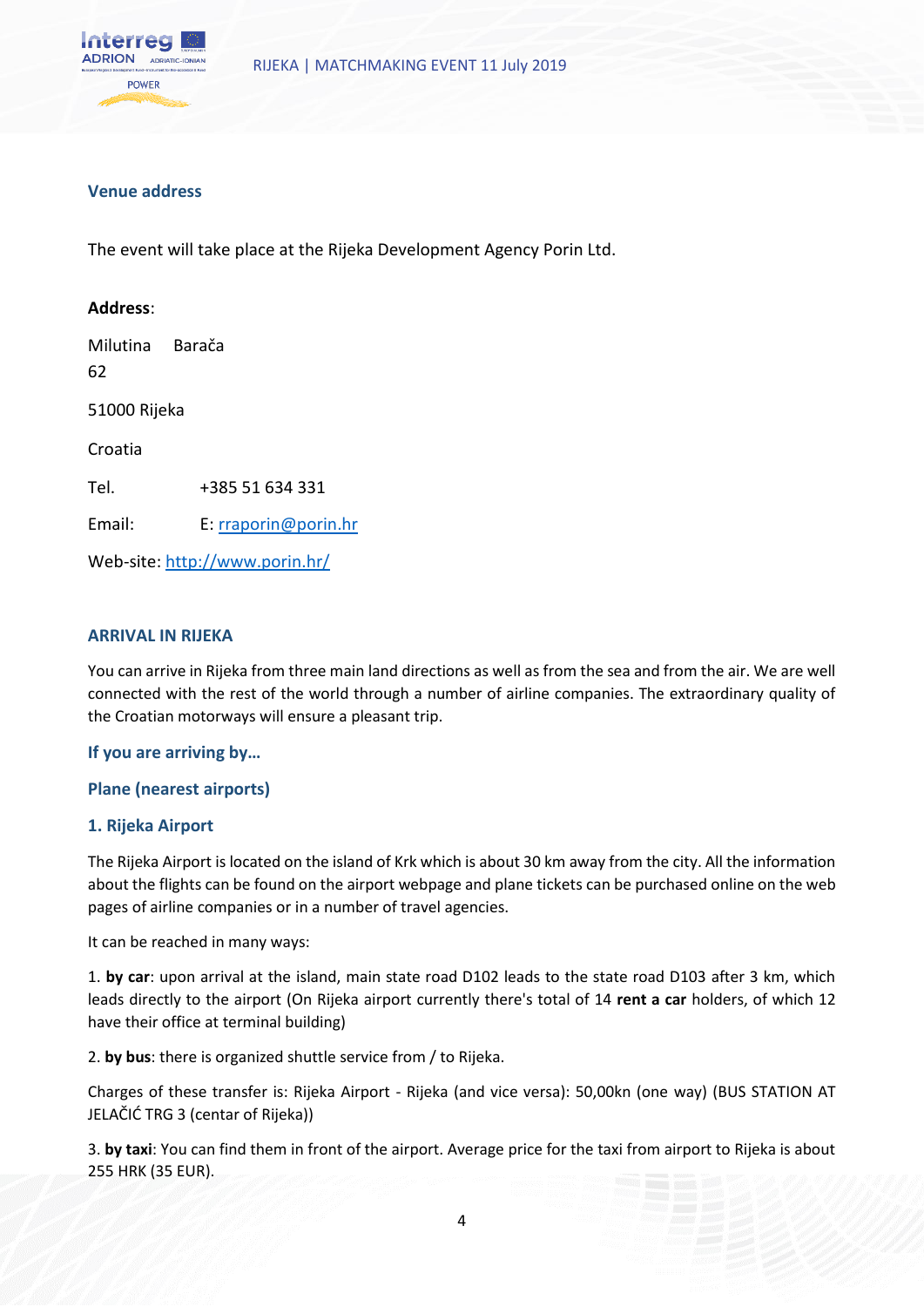Website:<http://rijeka-airport.hr/>

#### **2. Airport Zagreb**

#### 1. **by shuttle:**

nterreg ADRION ADRIATIC-IONIAL **POWER** 

The scheduled airport shuttle is operating between the Airport and the Zagreb Central Bus Terminal. This shuttle service is organized in such way that it follows the airport timetable.

All additional information regarding the airport shuttle timetable, prices and tickets you can find on website. From the main bus station you can take a bus that drives directly to Rijeka.

#### **2. by bus**

Bus from Zagreb Airport to Rijeka (main Bus Station) departs every day at 15:30. It takes approximately 2 and a half hours from the Zagreb Airport to the center of the city of Rijeka.

#### **3. Zadar Airport**

The third airport near Rijeka is Zadar Airport. Road distance and mileage between Rijeka and Zadar is 224.78 km.

**Taxi service** is available at Zadar Airport. The taxi stand is opposite the departure from the International Airport Arrival Zadar. Taxi is present every day 24 hours a day.

You can go with a **local bus** to the main bus station in the city of Zadar.Then from the Zadar Airport you can go with a bus to Rijeka. It takes about 4, 4:30 hours drive to Rijeka.

<https://www.zadar-airport.hr/taxi>

#### **4. Pula Airport**

Road distance between Pula and Rijeka is about 69.25km. From Pula Airport, you can take shoutle bus to the main bus station in Pula, or some cities that are listed below, and there take another bus that will take to the city of Rijeka.

Shuttle bus transportation connects Pula airport with following destinations:

- Pula main bus station
- Pula Verudela
- Medulin
- Pula Puntižela
- Fažana
- Rovinj
- Poreč
- Novigrad
- Umag
- Rabac

#### **Other Airports**

<https://triesteairport.it/en/airport/> (Italy)

<https://www.veniceairport.it/> (Italy)

5